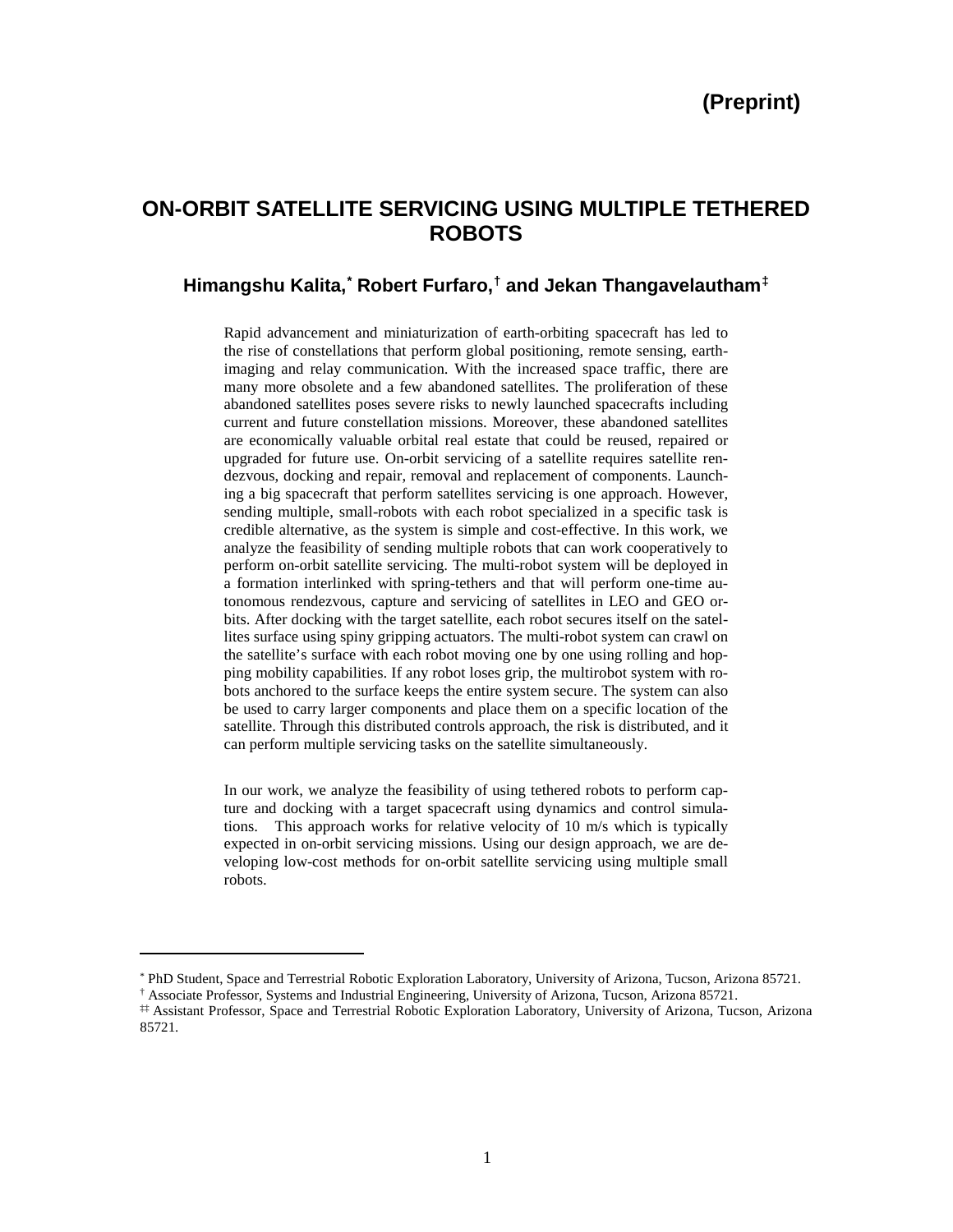## **INTRODUCTION**

The last 60 years of space activities has led to more than 4,500 launches having placed more than 5,000 satellites in orbit, out of which merely 1,000 are still operational today. The proliferation of these obsolete and abandoned satellites poses severe risks to newly launched spacecrafts, current and future space missions and hence threatening the future of space utilization for both commercial and scientific purposes. However, some of these abandoned satellites are economically valuable orbital real estate that could be refueled, repaired and upgraded for future use. Use of robotics in space appears to be the most promising approach for on-orbit services such as docking, berthing, refueling, repairing, upgrading, transportation, rescuing and orbital debris removal<sup>1</sup>. Many enabling techniques has been developed recently and several technology demonstration missions have been completed. ETS-VII of JAXA is considered the first robotic OOS demonstration mission<sup>2</sup>. DARPA developed an advanced technology demonstration mission called Orbital Express<sup>3</sup>. The US AFRL in 2002 demonstrated some key elements of rendezvous and proximity operations with the eXperimental Satellite System 11 (XSS-11) mission<sup>4</sup>. NASA sponsored the project DART (Demonstration for Autonomous Rendezvous Technology), which flew in 2005<sup>5</sup>. Another recently planned OOS mission was called TECSAS (TEChnology SAtellites for Demonstration and Verification of Space Systems) which was jointly developed by DLR of Germany, CSA of Canada, and BSC of Russia<sup>6</sup>. These specialized OSS missions of sending a big satellite with dexterous robotic arms is one approach. However, performing rendezvous and docking with an uncontrolled abandoned target satellite with the help of robotic arms will be difficult as the targets may have unpredictable spinning motion and no suitable grasping points.

In this paper, we study the feasibility of sending multiple small robots that can work cooperatively<sup>15,16,17</sup> to perform on-orbit satellite servicing. The multirobot system will be deployed in a formation interlinked with spring-tethers and that will perform one-time autonomous rendezvous, capture and servicing of satellites in space. The tethered robotic system, upon rendezvous with the target satellite, impacts and wraps around it. The advantage of a tethered multirobot capture and docking system over a conventional robotic gripping system is its ability to handle unknown target satellite's physical and dynamics characteristics like shape, material and attitude of the target satellite<sup>7,8,9</sup>. Furthermore, unlike rigid docking systems like robotic arms, this tethered capture system does not need fine relative attitude control, the tethers can collide with the target satellite from any direction and perform the capture and docking process. After docking with the customer target satellite, each robot secures itself on the satellites surface using spiny gripping actuators. The multirobot system can crawl on the satellite's surface with each robot moving one by one using rolling and hopping mobility capabilities. If any robot loses grip, the multirobot system with robots anchored to the surface keeps the entire system secure<sup>10,11</sup>. The system can also be used to carry large components and place them at designated ocation on the target satellite. Through this distributed controls approach, the risk is distributed, and the multirobot system can perform multiple servicing tasks on the target satellite simultaneously. In the following section, we model the multibody dynamics,

#### **MULTIBODY DYNAMICS MODELING**

The tether connecting the robots can be most efficiently described as a flexible body as a series of point masses connected by massless springs and dampers in parallel as shown in Figure 1. The tether geometry is represented by numbering the point masses as nodes and creating a graph  $G = (N, E)$ , where  $N = \{1, 2, ..., n\}$  is a finite nonempty node set and  $E \subseteq N \times N$  is an edge set of ordered pairs of nodes.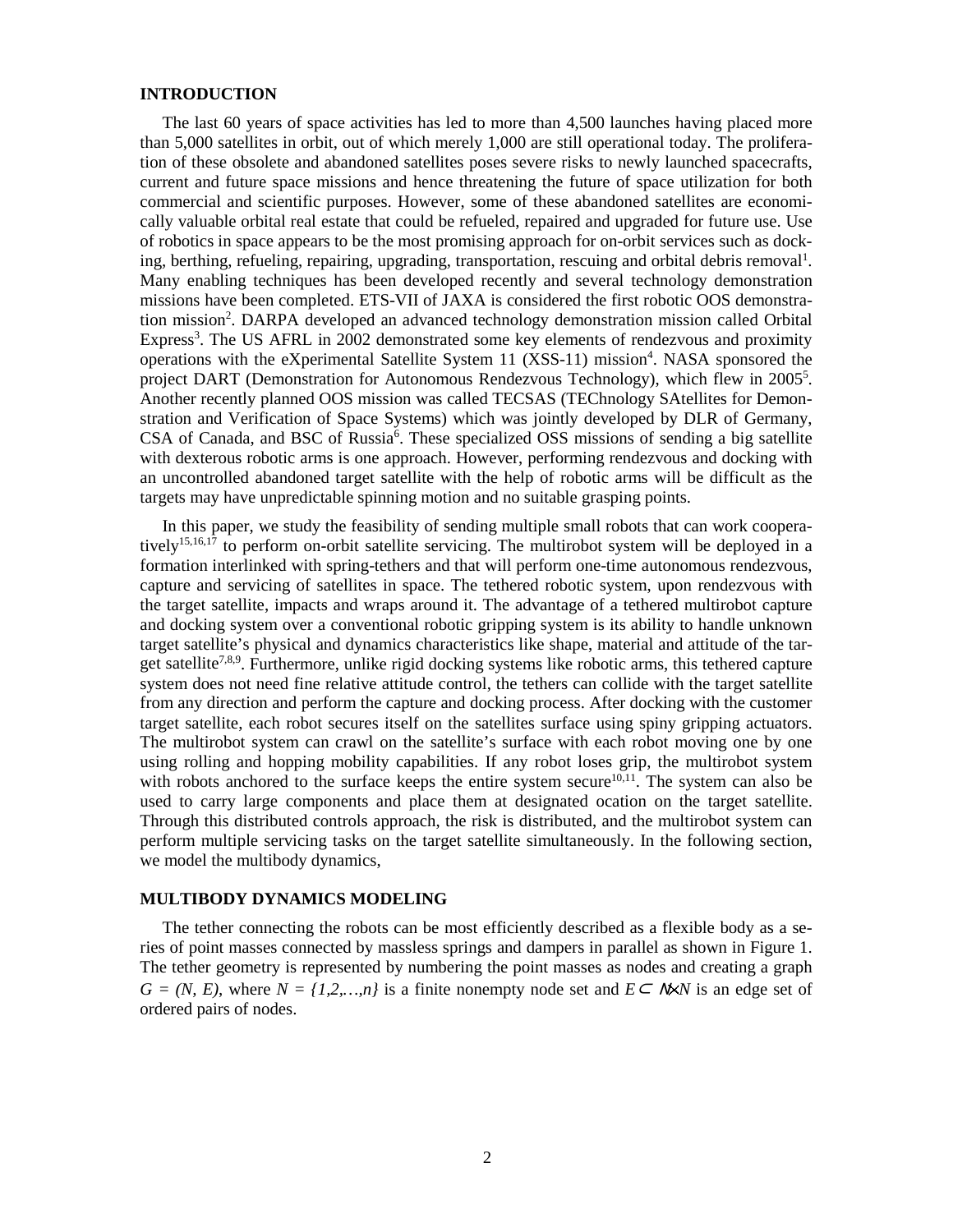

**Figure 1. Discrete Tether Model.**

#### **Flexible Dynamics Model**

Using the Kelvin-Voigt model, the tether can be modeled as a viscoelastic material having the properties both of elasticity and viscosity through a combination of spring-dampers resulting in different tension laws. Tension on a rope element linking the  $i<sup>th</sup>$  node to the  $j<sup>th</sup>$  node can be expressed as Eq. (1):

$$
T_{ij} = \begin{cases} \left[ -k_{ij} \left( |r_{ij}| \cdot l_0 \right) - d_{ij} \left( v_{ij} \cdot \hat{r}_{ij} \right) \right] \hat{r}_{ij} & \text{if } |r_{ij}| > l_0 \\ 0 & \text{if } |r_{ij}| \le l_0 \end{cases} \tag{1}
$$

Where,  $k_{ij}$  is the stiffness parameter of the tether element *ij* which depends on the material properties and geometry of the tether,  $d_{ij}$  is the damping coefficient of the tether element *ij.*  $r_{ij}$  and  $v_{ij}$  are the relative position and velocity between the ith node and the jth node.  $\hat{r}_i$  is the normalized unit vector along the position vector. Also, *l0* is the nominal un-stretched length of the tether element. The stiffness parameter is directly proportional to the tether cross-sectional area *A* and the Young's modulus *E* and inversely proportional to the nominal length of the tether as shown in Eq. (2). Also, the damping coefficient depends on the damping ratio  $\xi$ , mass of the tether element between nodes *i* and *j* and the stiffness parameter as shown in Eq. (3).

$$
k_{ij} = \frac{AE}{l_0} \tag{2}
$$

$$
d_{ij} = 2\xi \sqrt{m_{ij} k_{ij}}\tag{3}
$$

#### **Contact Dynamics Model**

During the wrapping and docking phase, multiple contact events will occur between the tether and the target satellite and also among different part of the tethered system. As a result, efficient collision detection and accurate representation of contact dynamics becomes key to the fidelity of the simulation to reality. The target spacecraft is modeled as a convex polyhedra and the Gilbert, Johnson and Keerthi (GJK) collision detection algorithm is used to detect collision between the tether and the target satellite and to calculate the penetration depth during every collision<sup>12,13</sup>.

After detecting the collision, Hertz contact force model has been implemented to model the contact dynamics. When two bodies collide, local deformations occur resulting in penetration into each other's space. The penetration results in a pair of resistive contact forces acting on the two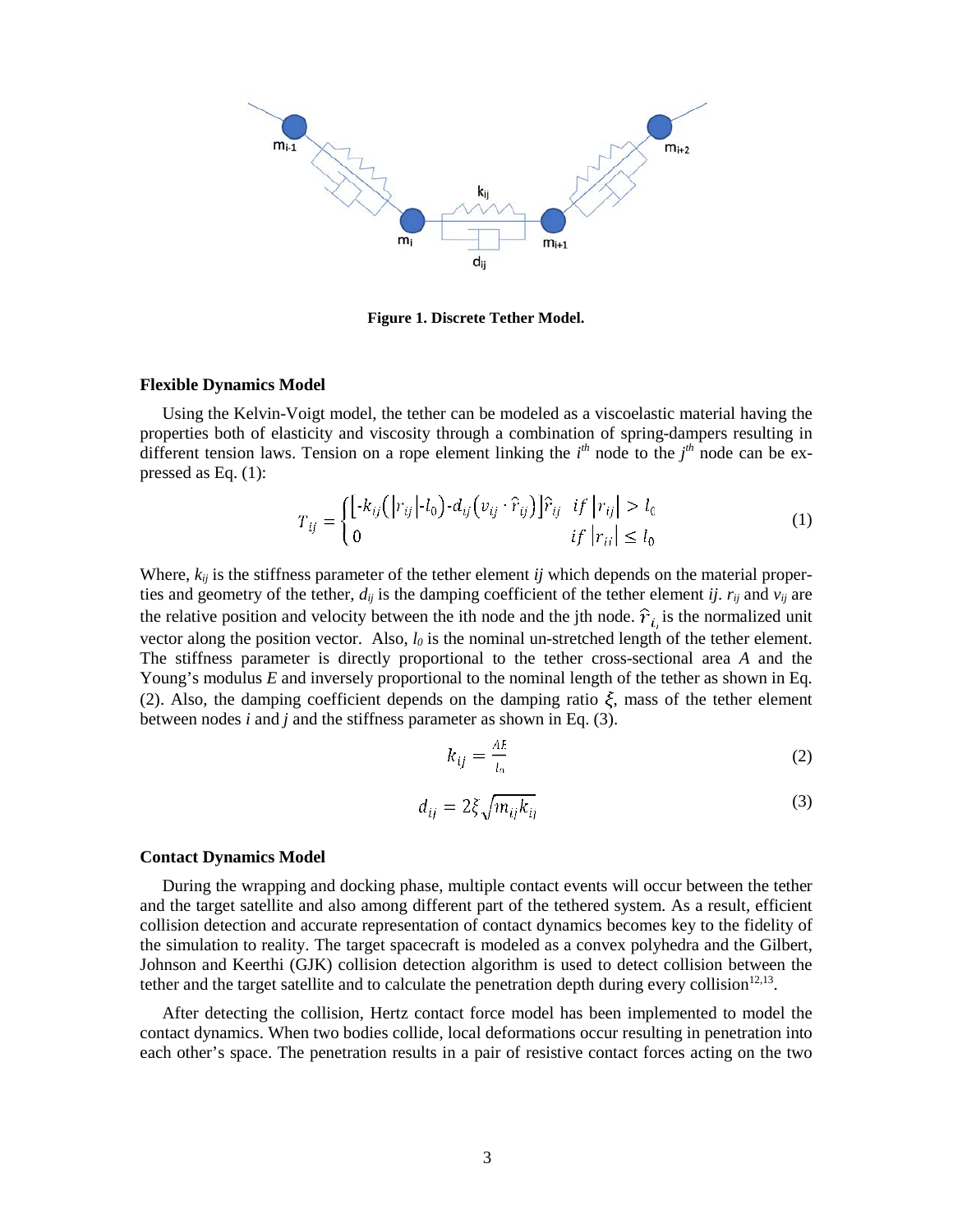bodies in opposite directions. Every collision consists of a compression phase and a restitution phase which can be modeled as a non-linear spring-damper as shown in Eq. (4):

$$
f_N = K\delta^n + d_c\delta \tag{4}
$$

Where, *K* is the stiffness parameter, which depends on the material properties and the local geometry of the contacting bodies,  $\delta$  is the penetration depth,  $d_c$  is the damping coefficient,  $\dot{\delta}$  is the relative velocity of the contact points, projected on an axis normal to the contact surfaces and *n = 3/2*. For two colliding spheres with radii  $R_i$  and  $R_j$ , the parameter  $K$  can be determined as Eq. (5) and (6):

$$
K = \frac{4}{3\pi (h_i + h_j)} \left( \frac{R_i R_j}{R_i + R_j} \right)^{\frac{1}{2}}
$$
 (5)

 $\mathbf{1}$ 

$$
h_i = \frac{1 - v_k^2}{\pi E_k} \; ; k = i, j \tag{6}
$$

Where  $v_k$  and  $E_k$  are the Poisson's ratio and Young's modulus of each sphere. Also, the damping coefficient  $d_c$  can be considered as a function of the penetration depth,  $\delta$  and the hysteresis damping factor,  $\mu$  as shown in Eq. (7) and (8):

$$
d_c = \mu \delta^{\kappa} \tag{7}
$$

$$
\mu = \frac{3K(1-e^2)}{4\pi\delta} \tag{8}
$$

Where, *e* is the coefficient of restitution and  $\left(\frac{1}{6}\right)$  is the penetration speed at the start of the compression phase.

#### **Friction Model**

Each collision between the tether and the target satellite results in a tangential frictional component of contact force which is computed using Coulomb's law of dry friction which opposes the relative motion. It has been experimentally found that the transition of friction force from zero to nonzero relative velocity is not instantaneous, but it takes place during a short period of time. This transition called the Stribeck effect is implemented to the equations of motion of the multibody system using the Anderson function to avoid stiction as shown in Eq. (9).

$$
f_t = f_N \left( \mu_d + (\mu_s \cdot \mu_d) e^{-\left(\frac{\nu_{t,j}}{\nu_s}\right)^p} \right) \tanh\left(k_t \nu_{t,j}\right) \tag{9}
$$

where,  $\mu_{\epsilon}$  is the coefficient of static friction,  $\mu_{\alpha}$  is the coefficient of dynamic friction,  $v_{i,j} = v_i$ .  $v_i$  is the relative speed,  $v_s$  is the coefficient of sliding speed that changes the shape of the decay in the Stribeck region, exponent *p* affects the drop from static to dynamic friction and the parameter  $k_t$  adjusts the slope of the curve from zero relative speed to the maximum static friction.

#### **Aerodynamic Force Model**

To compute the aerodynamic forces acting on the tether, the model presented by Aslanov and Ledkov is implemented<sup>14</sup>. One of the fundamental assumption of the model is that every half of the tether part connecting two-point masses is considered rigid and hence moves at the same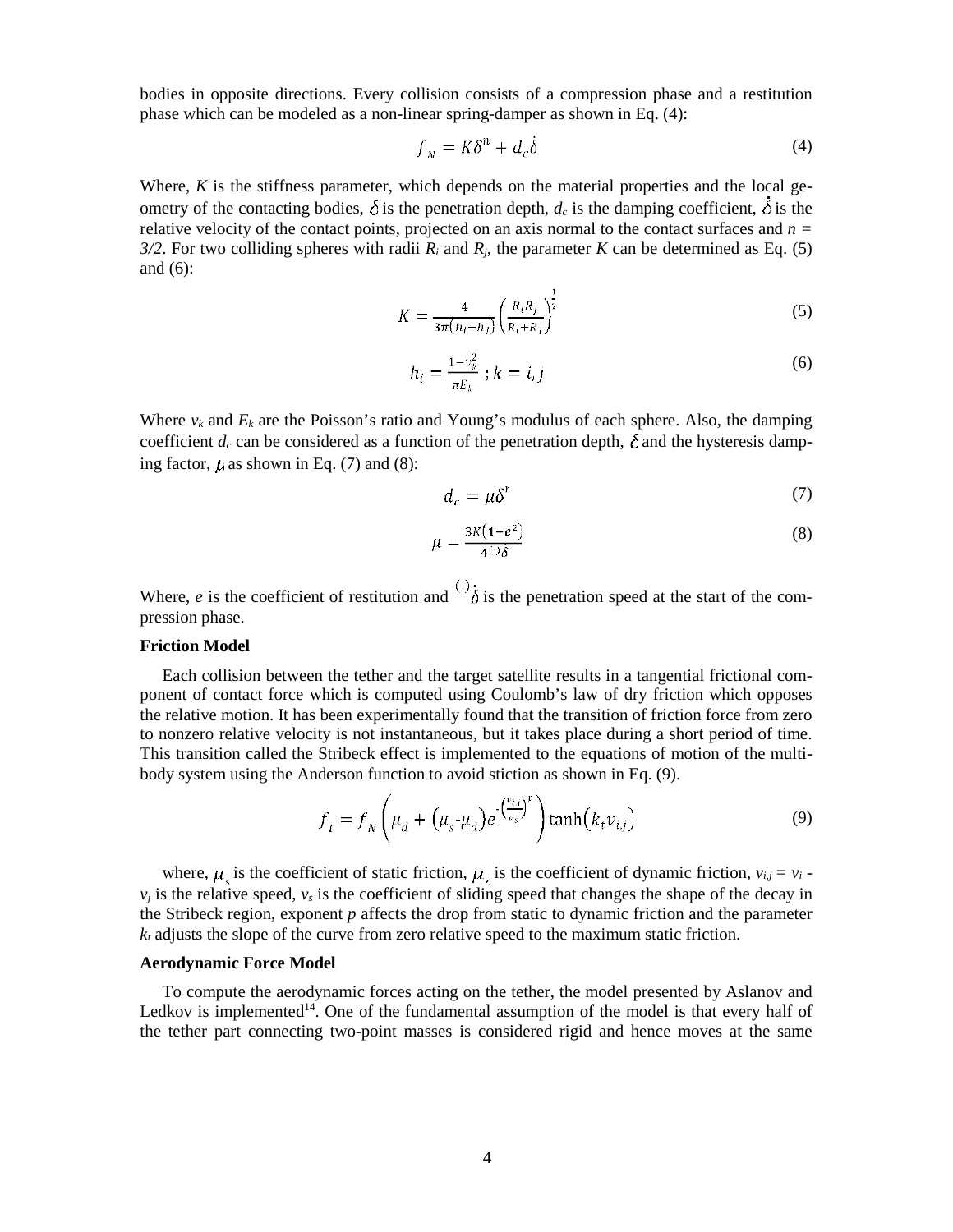speed of the node. The aerodynamic force acting on a node *i* can then be computed as shown in Eq. (10).

$$
F_{ai} = \frac{\rho v_i d}{4} c_d \left( \frac{n_i}{r_{i,i-1}} + \frac{n_{i+1}}{r_{i+1,i}} \right)
$$
 (10)

where,  $\vec{\mathcal{L}}$  is the atmospheric density,  $v_i$  is the velocity of node *i*, *d* is the tether diameter,  $c_d$  is the drag coefficient,  $r_{i,i-1}$  is the distance between node *i* and *i-1*, and  $n_i = (v_i \times r_i) \times r$ .

The block diagram to simulate the docking mechanism for the tethered system is shown in Figure 2. The algorithm first computes the elastic and damping tension forces along with the aerodynamic forces acting on each node and then integrates the dynamic equations of motion to compute its positions and velocities. The collision detection algorithm is then carried out to detect impending collisions. The colliding nodes along with their penetration depth and relative velocities are computed and the corresponding contact normal and tangential forces are calculated which are then used to integrate the dynamic equations of motion.



**Figure 2. Algorithm to solve dynamic equations of motion.**

#### **SIMULATIONS AND RESULTS**

Dynamics simulation are performed on a simplified cubic target satellite. The tethered system is modeled using 121 nodes, connected to four robots. The tethered system is deployed in a '+' configuration with initial relative velocity w.r.t. the target satellite of 0.1 m/s along the y-axis. The tether material is Technora used to suspend the NASA Mars rover Opportunity from its parachute during descent. For our simulation the Young's modulus of the tether is set at 25 GPa, the damping ratio is 0.3 and the density as  $1,390 \text{ kg/m}^3$ . For the contact dynamics, the stiffness parameter is considered as 500 N/m and the damping coefficient as 0.5. For the friction model, the coefficient of static and dynamic friction is 0.7 and 0.5 respectively and the parameters  $v_s = 0.001$ ,  $p = 2$ , and  $k_t = 10,000$ . The dimension of the target satellite is  $1.15 \times 1.15 \times 1.15$  m. Figure 3 shows the capture and docking process at different timesteps.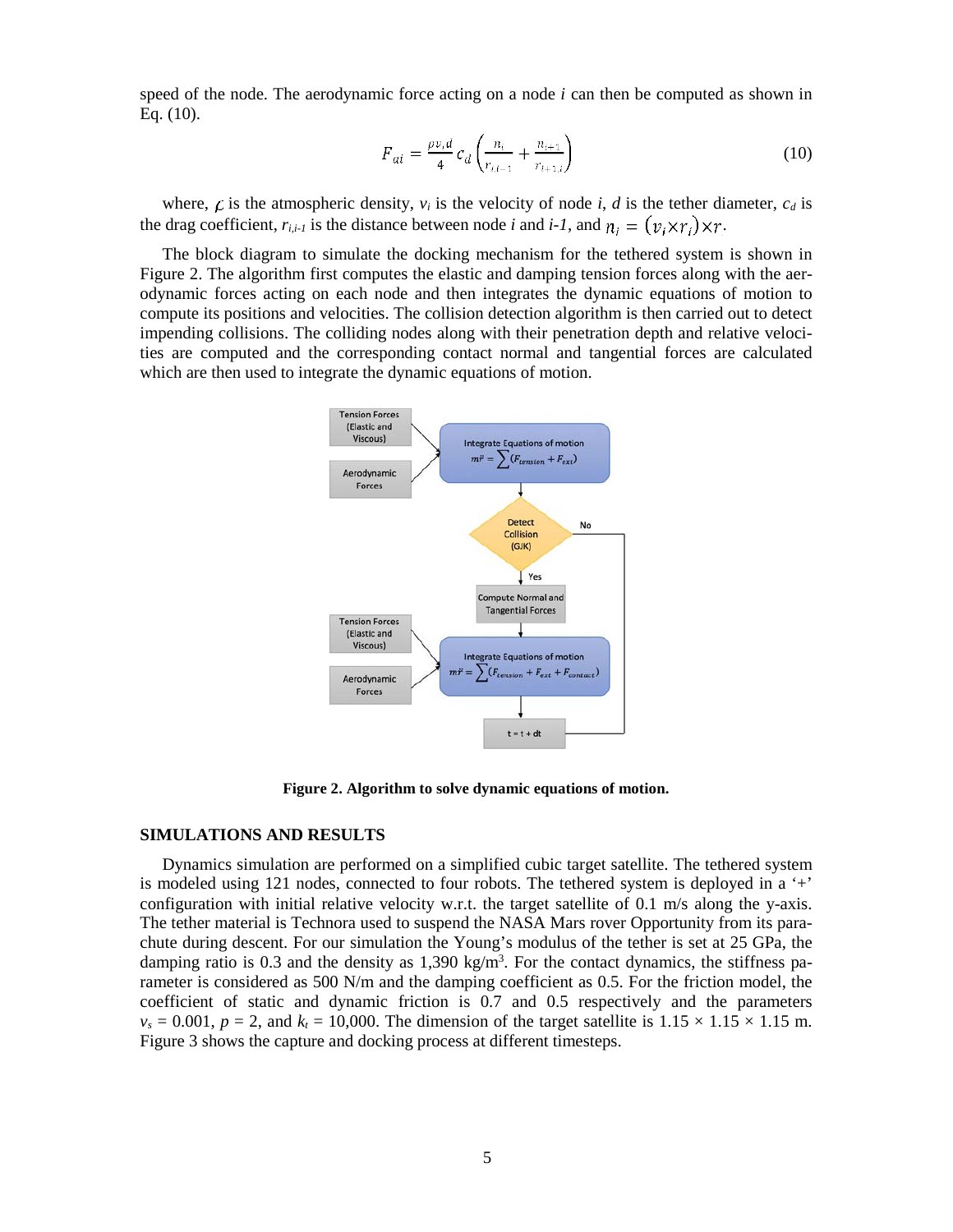

**Figure 3. Capture and docking process at different timesteps.**

Further simulations were performed with the target satellite rotating with a constant angular velocity of [1 0.5 0.2] deg/s as shown in Figure 4. The tethered robotic system was able to capture the target satellite.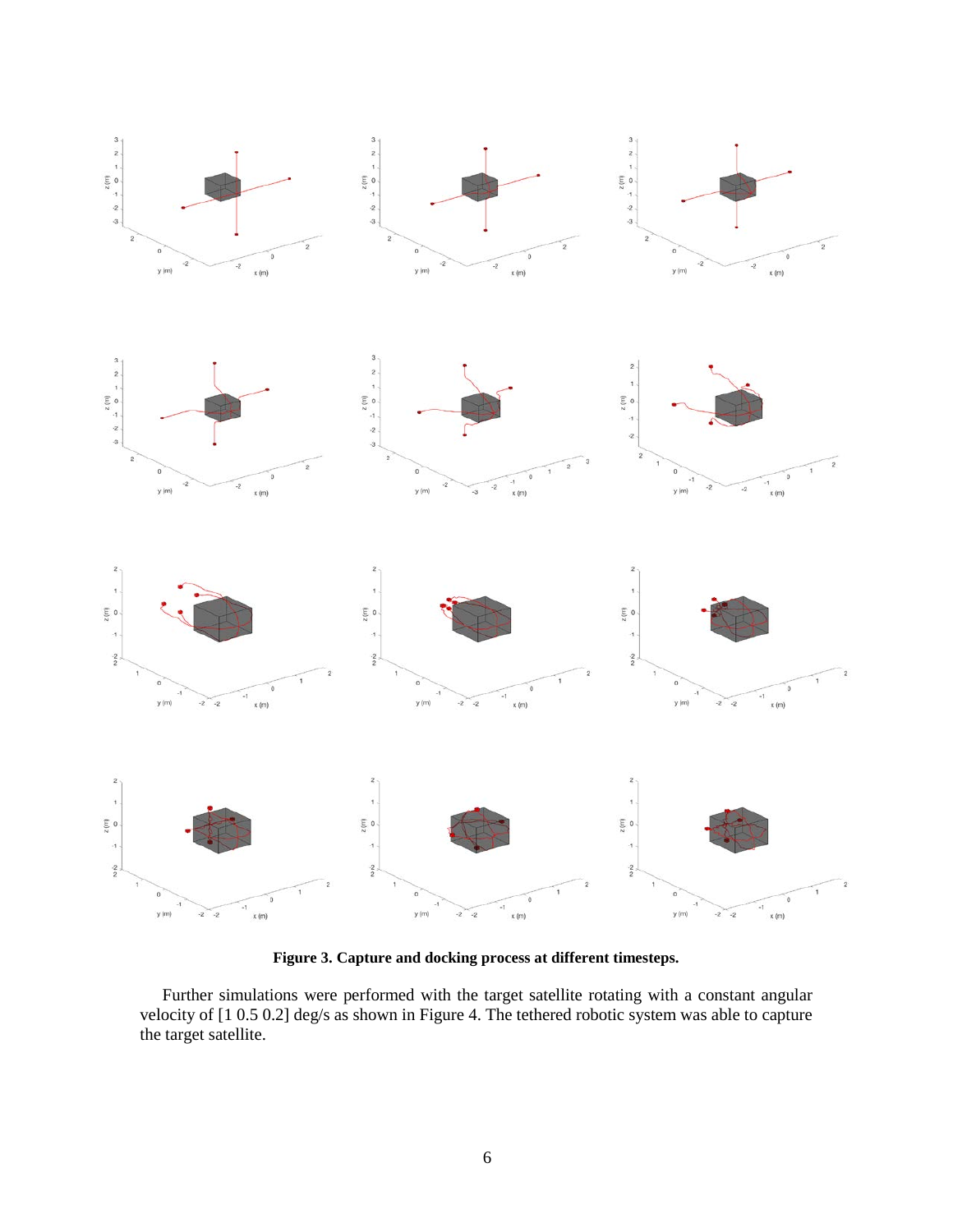

**Figure 4. Capture process of a rotating target satellite.**

Figure 5 shows the maximum tensile stress experienced by the tethers at any time instant. It is clear that the maximum stress experienced is 4.617 MPa which is less than the longitudinal tensile strength of Technora (2800 MPa).



**Figure 5. Maximum Tensile Stress on Tethers**

These results show preliminary feasibility of using multiple tethered robots to capture a satellite. Beyond capturing the satellite, the tethered robots then need to climb and crawl to get to designated locations on the target satellite to perform repairs, add or replace components.